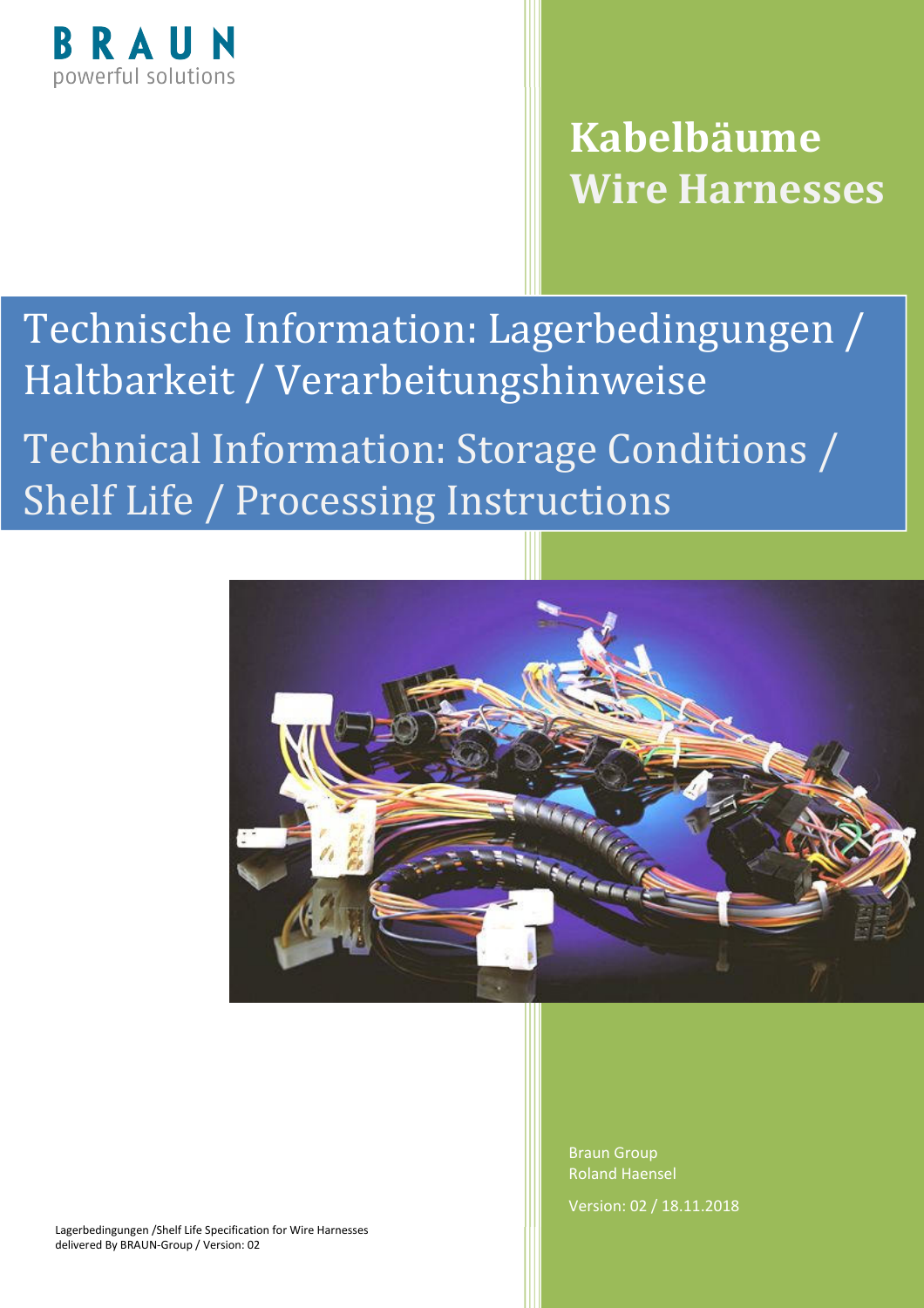

| <b>Inhaltsverzeichnis</b>                                                 | <b>Seite</b>   | <b>Table of Contents</b>                                                         | Page |
|---------------------------------------------------------------------------|----------------|----------------------------------------------------------------------------------|------|
| 1. Allgemeine Information                                                 | 3              | 1. General Information                                                           | 3    |
| 2. Anwendungsbereich                                                      | 4              |                                                                                  | 4    |
| 3. Allgemeine Umweltbedin-<br>gungen am Lagerungsort                      | $\overline{4}$ | 3. General Environmental Condi-<br>tions in the Storage Area                     | 4    |
| 4. Lagerfähigkeit der Produkte<br>und Komponenten                         | 5              | 4. Shelf Life of the Products and<br>Components                                  | 5    |
| 4.1. Kabel und Leitungen                                                  | 5              | Cables and Wires<br>4.1.                                                         | 5    |
| 4.2. Kontakte                                                             | 6              | Terminals<br>4.2.                                                                | 6    |
| 4.3. Kunststoffgehäuse                                                    | 7              | Plastic housings<br>4.3.                                                         | 7    |
| 4.4. Dichtungen                                                           | 8              | 4.4.                                                                             | 8    |
| 4.5. Lötanschlüsse                                                        | 8              | Solder terminations<br>4.5.                                                      | 8    |
| 4.6. Elektromechanische<br>Komponenten (Platinen;<br>Sensoren & Schalter) | 9              | Electromechanical com-<br>4.6.<br>ponents (PCB's Relays Sen-<br>sors & Switches) | 9    |
| 5. Technische Sauberkeit                                                  | 9              | 5. Technical cleanliness                                                         | 9    |
| 6. Verarbeitungshinweise                                                  | 10             | 6. Processing instructions                                                       | 10   |
| 6.1. Ultraschall- & Wider-<br>standsschweißen                             | 10             | 6.1. Ultrasonic - & resistance<br>welding                                        | 10   |
| 7. Zusammenfassung                                                        | 10             |                                                                                  | 10   |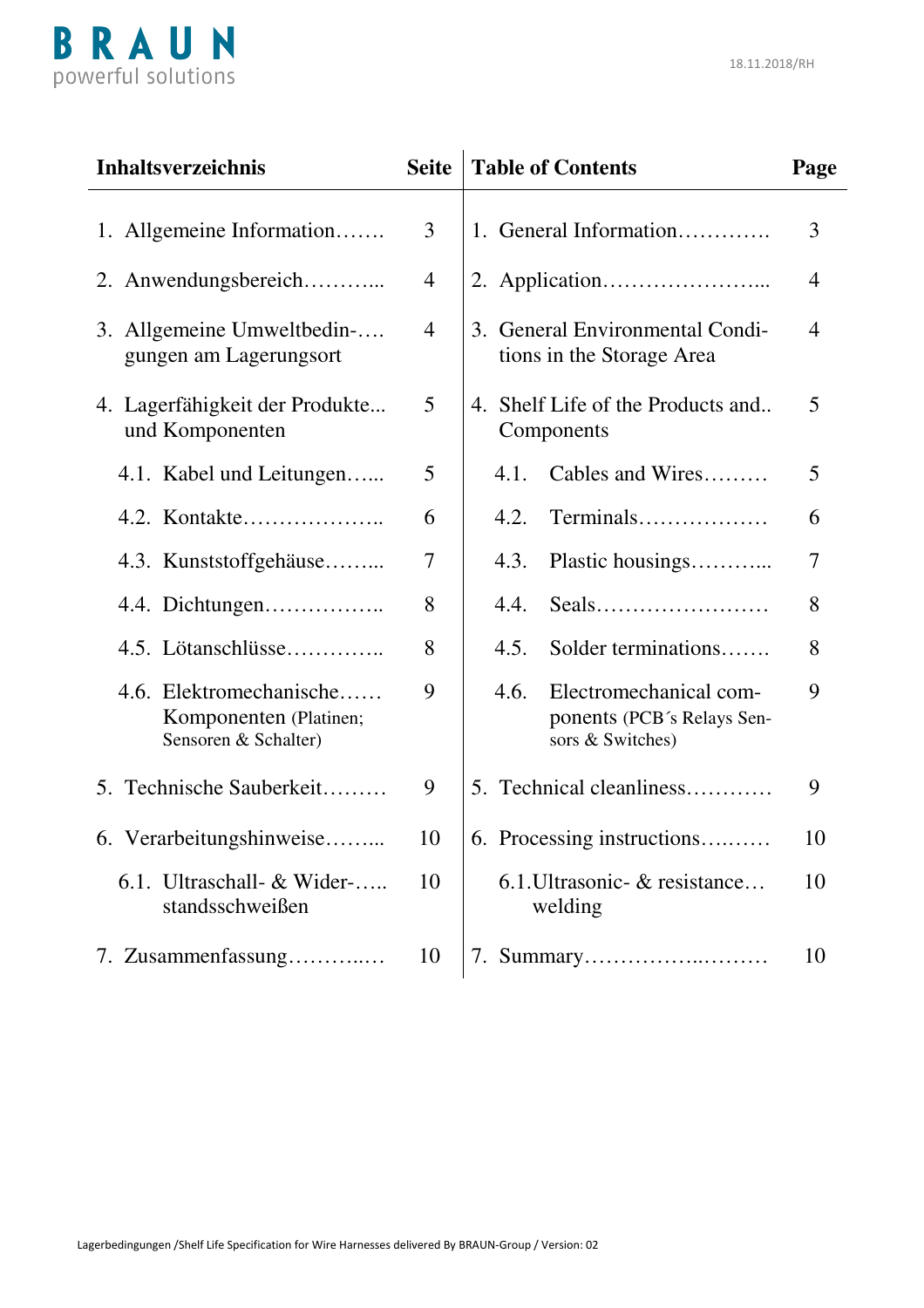

#### **1. Allgemeine Information:**

Diese Technische Information beschreibt die allgemeine Lagerfähigkeit der nachfolgend unter Ziffer 2 genannten BRAUN-Produktgruppen bei Einhaltung der allgemeinen und besonderen Lagerbedingungen.

Unter Lagerung wird die Aufbewahrung der **ungeöffneten Originalverpackung** über einen definierten Zeitraum an einem Ort außerhalb des Herrschaftsbereichs von BRAUN verstanden, der die nachfolgend genannten Bedingungen erfüllt.

Abweichungen bzw. Ergänzungen zu den in dieser Technischen Information enthaltenen allgemeinen Ausführungen können sich aus den jeweiligen besonderen Verarbeitungs- bzw. Produktspezifikationen sowie den weiteren, der Lieferung gegebenenfalls beigefügten produktbezogenen Dokumenten ergeben. Diese besonderen Angaben gehen den hier enthaltenen allgemeinen Informationen vor.

Zur Vermeidung von Missverständnissen: Bei den nachfolgenden Informationen handelt es sich lediglich um unverbindliche Angaben und Empfehlungen betreffend die Lagerfähigkeit der genannten Produktgruppen unter Ausschluss jeglicher Haftung von BRAUN. Insbesondere übernimmt BRAUN ohne ausdrückliche schriftliche Zusage keine Garantie für die Haltbarkeit der jeweiligen Produktgruppen bei Einhaltung der hierin beschriebenen Lagerbedingungen. Auch hat diese Empfehlung keine Auswirkungen auf die von BRAUN nach den gesonderten vertraglichen Vereinbarungen im Einzelfall übernommene Gewährleistung für die betroffenen Produkte.

#### **1. General Information**

This technical information describes the general shelf life of the BRAUN product- and component-groups mentioned below under point 2 in compliance with the general and special storage conditions.

The term 'storage' is taken to mean the storing of **unopened original packaging** over a defined period at a location outside of the manufacturing area of BRAUN, which fulfils the conditions mentioned below.

Deviations or amendments to the general statements contained in this technical information may result from the relevant special processing or product specifications, as well as the additional product-related documents which may be included with the delivery. This special information takes precedence over the general information included here.

To avoid misunderstandings: The following information deals solely with nonbinding specifications and recommendations concerning the shelf life of the named product groups and BRAUN shall not assume any liability. In particular, without express written agreement, BRAUN assumes no guarantee for the shelf life of the relevant product groups if the storage conditions described herein are met. This recommendation also does not affect the warrantee assumed by BRAUN in individual cases in accordance with separate contractual agreements for the affected products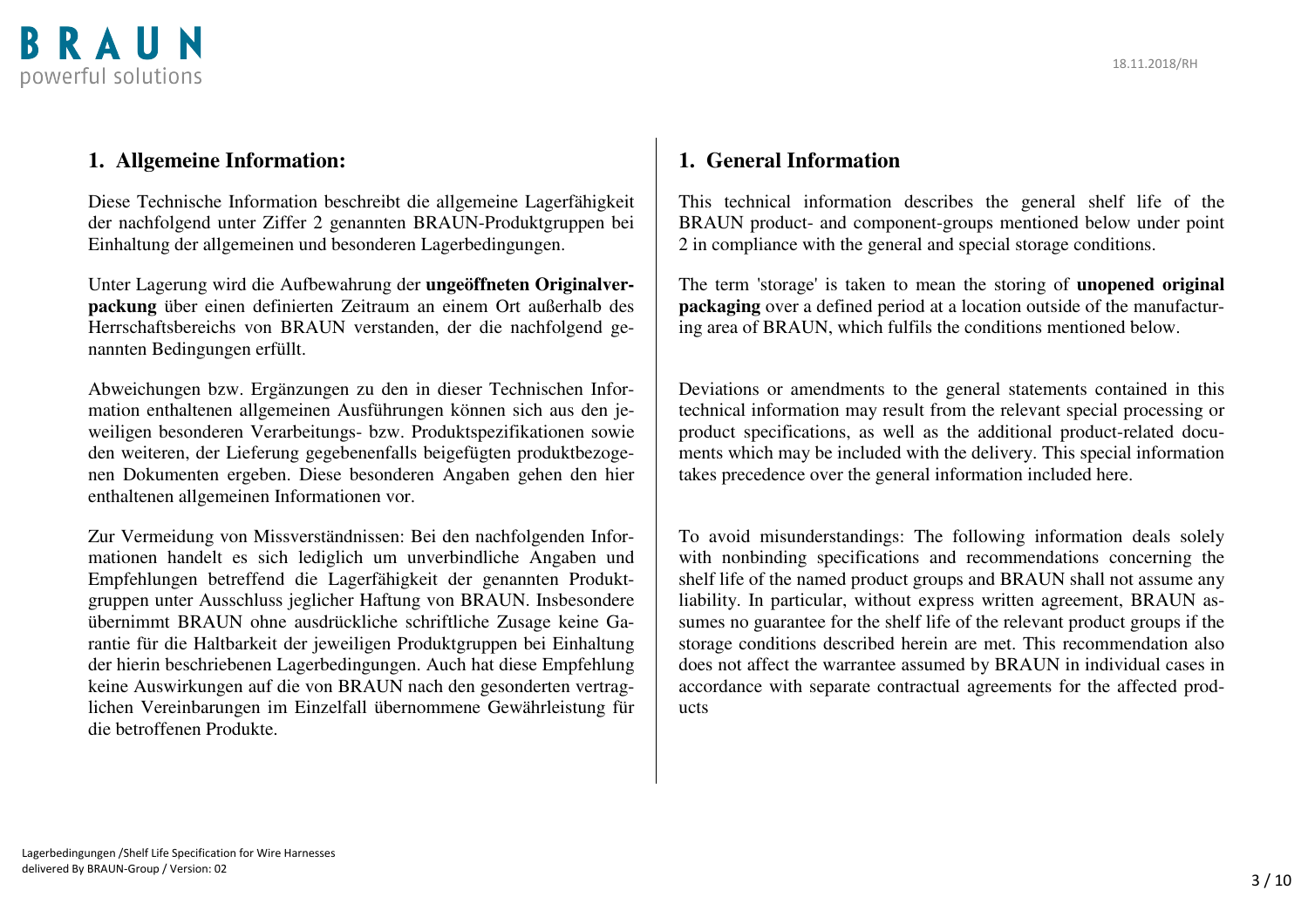



#### **2. Anwendungsbereich**

Lagerempfehlung für

- 4.1. Kabel und Leitungen
- 4.2. Kontakte (Crimpanschluß, Einpresstechnik, Lötanschluß, FFC)
- 4.3. Kunststoffgehäuse
- 4.4. Dichtungen (EAA, Dichtung im Gehäuse)
- 4.5. Allg. Lötanschlüsse (verzinnte Kabelenden, elektr. Bauteile)
- 4.6. Elektromechanische Komponenten (Platinen, Sensoren & Schalter, Relais, LED´s)

#### **3. Allgemeine Umweltbedingungen am Lagerungsort**

Am Lagerungsort sind bevorzugt Bedingungen einzuhalten, die den Umweltbedingungen der DIN EN 60721-3-1, Standardklassifikation IE11, entsprechen. Dies gilt besonders (wenn auch nicht ausschließlich) für die darin beschriebenen klimatischen Randbedingungen (1K2).

Diese Bedingungen können auszugsweise nachfolgender Tabelle entnommen werden (nicht abschließend):

#### **2. Application**

Storage recommendation for:

- 4.1. Kabel und Leitungen
- 4.2. Terminals with (crimped-, press-fit-, soldering-termination, FFC
- 4.3. Plastic housing
- 4.4. Seals, (EAA, Seal to housing)
- 4.5. Soldering-termination (tinned cable-ends, electr. components)
- 4.6. Electromechanical Components (PCB´s; Sensors & Switches Relays, LED´s)

#### **3. General Environmental Conditions in the Storage Area**

Conditions which comply with the environmental conditions of DIN EN 60721-3-1, standard classification IE11, should preferably be observed in the storage area. This applies particularly (though not exclusively) to the climatic conditions described therein (1K2).

These conditions may be found in excerpts in the table below (which is not exhaustive):

| Umgebungstemperatur            | $+5^{\circ}$ C to $+40^{\circ}$ C | Ambient temperature                      | $+5^{\circ}$ C to $+40^{\circ}$ C |
|--------------------------------|-----------------------------------|------------------------------------------|-----------------------------------|
| Relative Luftfeuchte           | 5\% to 85\%                       | Relative humidity                        | 5\% to 85\%                       |
| <b>Absolute Feuchte</b>        | 1 to $25$ g/m <sup>3</sup>        | Absolute humidity                        | 1 to $25 \text{g/m}^3$            |
| Temperaturgradient am Lagerort | 0.5K/min                          | Temperature gradient in the storage area | 0.5K/min                          |
| Sonneneinstrahlung             | max.700W/m <sup>2</sup>           | Insolation                               | max.700W/m <sup>2</sup>           |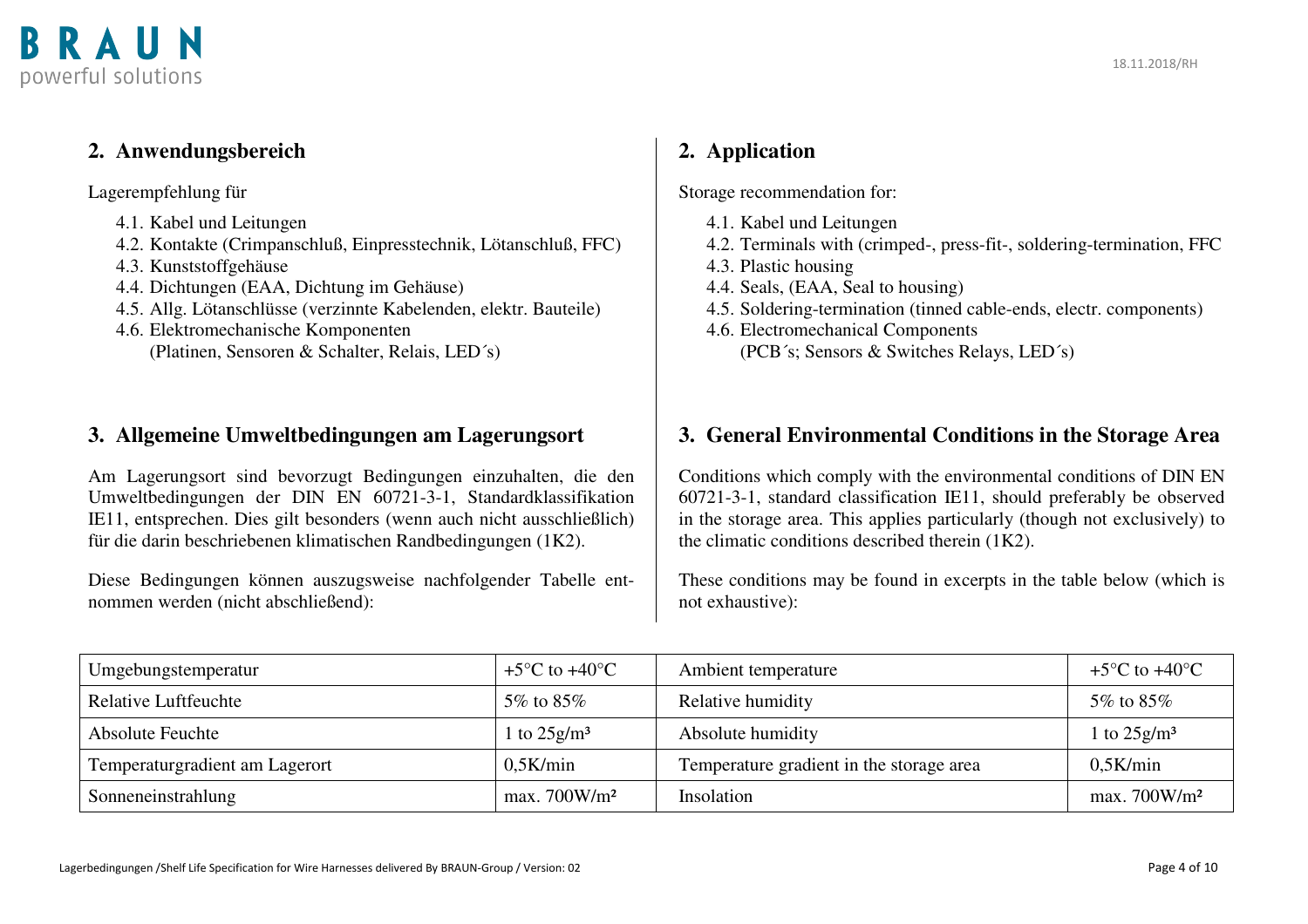

Weiterhin sind die Produkte vor Regen und intensiver korrosiver Atmosphäre zu schützen. Die erforderliche Temperierung der Lagerstelle ist über eine geeignete Temperaturregelung ohne zwingende Feuchteregelung sicherzustellen.

Während des Transports zum Lagerort wie auch während der Dauer der Lagerung selbst sind Belastungen der Verpackungen/gelagerten Produkte (z.B. durch Werfen/Fallenlassen der verpackten Produkte; unzulässige Stapelhöhe; etc.) nicht zulässig, um Beschädigungen der Ware auszuschließen

#### **4. Lagerungsfähigkeit der Produkte und Komponenten:**

#### **4.1. Kabel und Leitungen:**

Ein- und mehrpolige Kabel und Leitungen sind bei Beachtung der vorstehenden Lagerbedingungen grundsätzlich für eine Dauer von **2 Jahren**  uneingeschränkt weiterverwendbar. Vor allem unter dem Einfluss von hellen Licht oder Sonneneinstrahlung kann es zu farblichen Veränderungen und einem Verblassen der Farben kommen, die jedoch in der Regel die Funktionalität der Produkte nicht negativ beeinflussen.

Bedingt durch die chemischen Eigenschaften der Isolationen und der Lagerbedingungen kann es bei einer Lagerdauer **>2 Jahre** zu einem Verlust der Flexibilität und einer Versprödung der Isolation kommen.

Kabel und Leitungen mit kupferblanken Leitungsenden (mit oder ohne Teilabzug) sollten binnen **6 Monaten** weiter verarbeitet werden. Die freiliegenden kupferblanken Stellen oxidieren und verändern ihre Farbe in Richtung dunkel. Dieses Kupferoxid kann die Funktionalität (erhöhter Übergangswiderstand etc.) bei nachfolgende Kontaktierungs-, Schweißoder Lötprozessen negativ beeinflussen.

Kabel und Leitungen mit verzinnten Leitungsenden (siehe 4.5)

Furthermore, the products must be protected from rain and intensively corrosive atmospheres. The necessary temperature control of the storage location must be ensured using a suitable temperature control without compulsory humidity control.

During transport to the storage location, as well as during the period of storage itself, loads on the packages/stored products (e.g. from throwing/allowing the packaged products to fall, improper stacking height, etc.) are not permitted, in order to prevent damage to the goods.

#### **4. Shelf Life of the Products & Components:**

#### **4.1. Cables and Wires**

Single- and multicore cables and wires are in principle usable without any restrictions for a period of **2 years**, if the above storage conditions are observed. Especially under the influence of bright light or sunlight, it can lead to color changes and/or a fading of colors. However, these generally to not negatively impact the functionality of the products.

Due to the chemical properties of the insulation and the storage conditions, a loss of flexibility and embrittlement of the insulation can occur after a storage period of **>2 years**.

Cables and wires with copper-bare ends (with full or semi stripped insulation) should be processed within **6 months**. The exposed copper-bare spots can oxidize and change their color towards dark. This copper oxide can adversely affect the functionality (increased contact resistance, etc.) of the subsequent contacting, welding or soldering processes.

Cables and wires with tinned ends (see 4.5)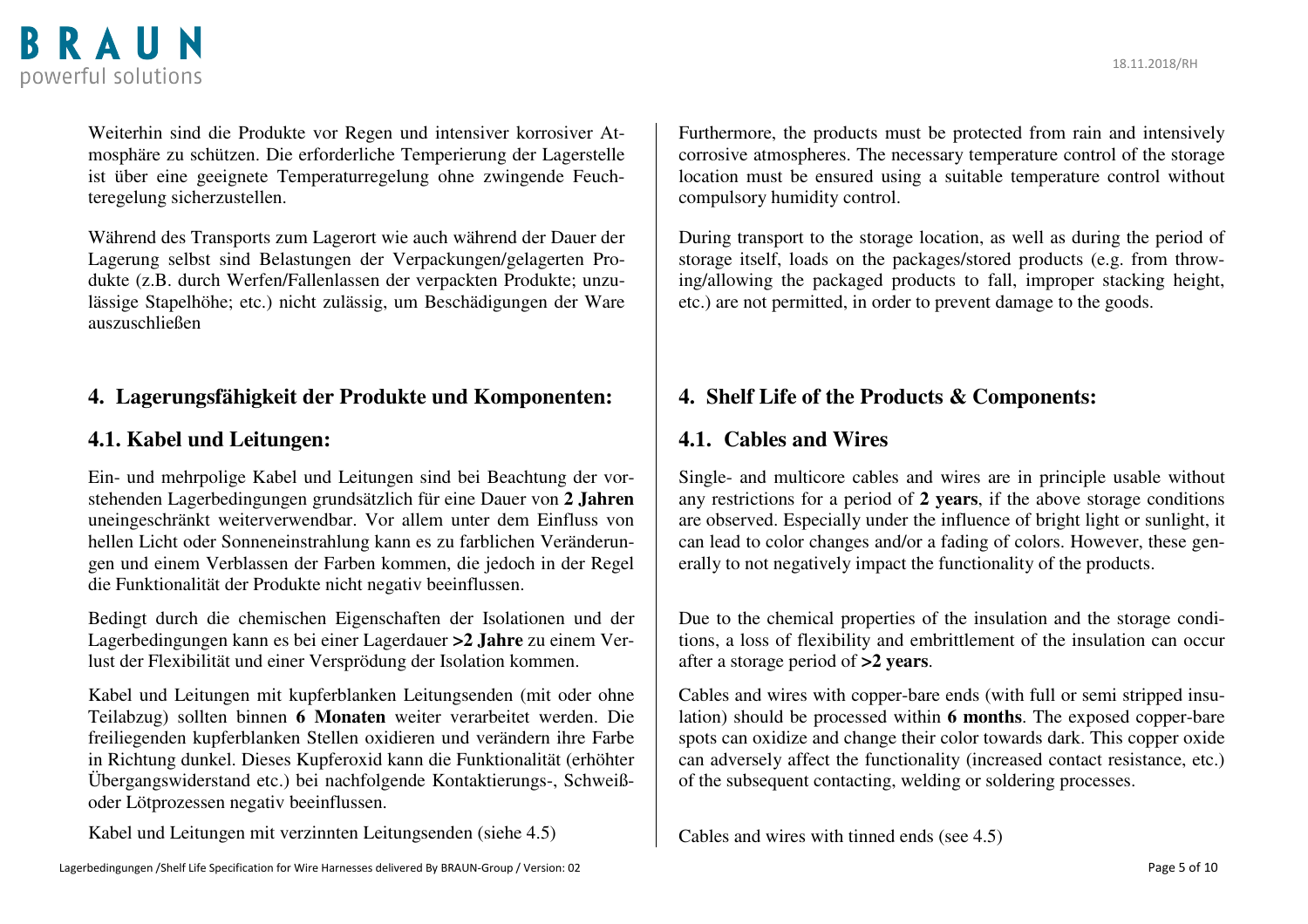

#### **4.2. Kontakte:**

Kontaktelemente, wie Stift- und Buchsenkontakte, mit Crimpanschluß oder anderen Anschlußtechniken (Löten ausgenommen) sind bei Beachtung der vorstehenden Lagerbedingungen grundsätzlich für eine Dauer von **2 Jahren** uneingeschränkt weiterverwendbar. Bedingt durch die chemischen Eigenschaften der verwendeten Werkstoffe und Oberflächenbeschichtungen kann es bei längerer Lagerzeit zu optischen Veränderungen einzelner Bereiche am Kontaktelement kommen, die jedoch in der Regel die Funktionalität der Produkte nicht negativ beeinflussen.

Optische Veränderungen der Produkte können wie nachfolgend beschrieben nach längerer Lagerdauer auftreten:

- −Freiliegendes Kupfer, wie es z. B. im Rahmen des Herstellungsprozesses bei vielen Produkten auftritt (Stanzkante, etc.), oxidiert und verändert seine Farbe in Richtung dunkel.
- −Silberoberflächen sind ab Werk mit einer Schutzschicht versehen, die, abhängig von den jeweiligen Umgebungsbedingungen, nach **6 Monaten** bis 2 Jahre ihre schützende Wirkung verliert. Dadurch kommt es zu einer Oxidation des Silbers und die Farbe ändert sich in Richtung braun bis schwarz. Diese Oxidschicht besteht aus Silbersulfid und wird während des Steckvorgangs bei der Endmontage des Kontaktsystems durchdrungen, so dass die elektrischen Eigenschaften in der Regel auch weiterhin mit denen eines Neuteils vergleichbar sind.
- −Goldoberflächen sind chemisch inert und verändern ihre Eigenschaften während der Lagerung grundsätzlich nicht, trotzdem sind diese mit gleicher Sorgfalt zu behandeln, denn Gold wird in der Regel in sensitiven Bereichen im Fahrzeug eingesetzt.

#### **4.2. Terminals:**

Contact elements, such as pin and socket contacts, with crimped termination or other termination technologies (with the exception of soldering), are generally reusable without restrictions for a period of **2 years** if the above storage conditions are observed. Due to the chemical properties of the materials and surface coatings used, visual changes to individual areas on the contact element may result in the case of a longer storage period. However, these generally to not negatively impact the functionality of the products.

Visual changes to the products may occur after a longer storage period, as described below:

- −Exposed copper, as occurs, for example, during the manufacturing process of many products (punched edge, etc.), oxidises and changes its colour to a darker shade.
- Silver surfaces are provided with a protective layer ex works. This protective layer loses its protective effect after **6 months** to 2 years, depending on the respective ambient conditions. This leads to oxidation of the silver and the color changes from brown to black. This oxide layer is composed of silver sulfide and is permeated during insertion upon final assembly of the contact system, so that the electrical properties generally continue to be comparable with those of a new part.
- Gold surfaces are chemically inert and generally do not change their properties during storage. In spite of this, they should be treated with the same care, since gold is generally used in sensitive areas in the vehicle.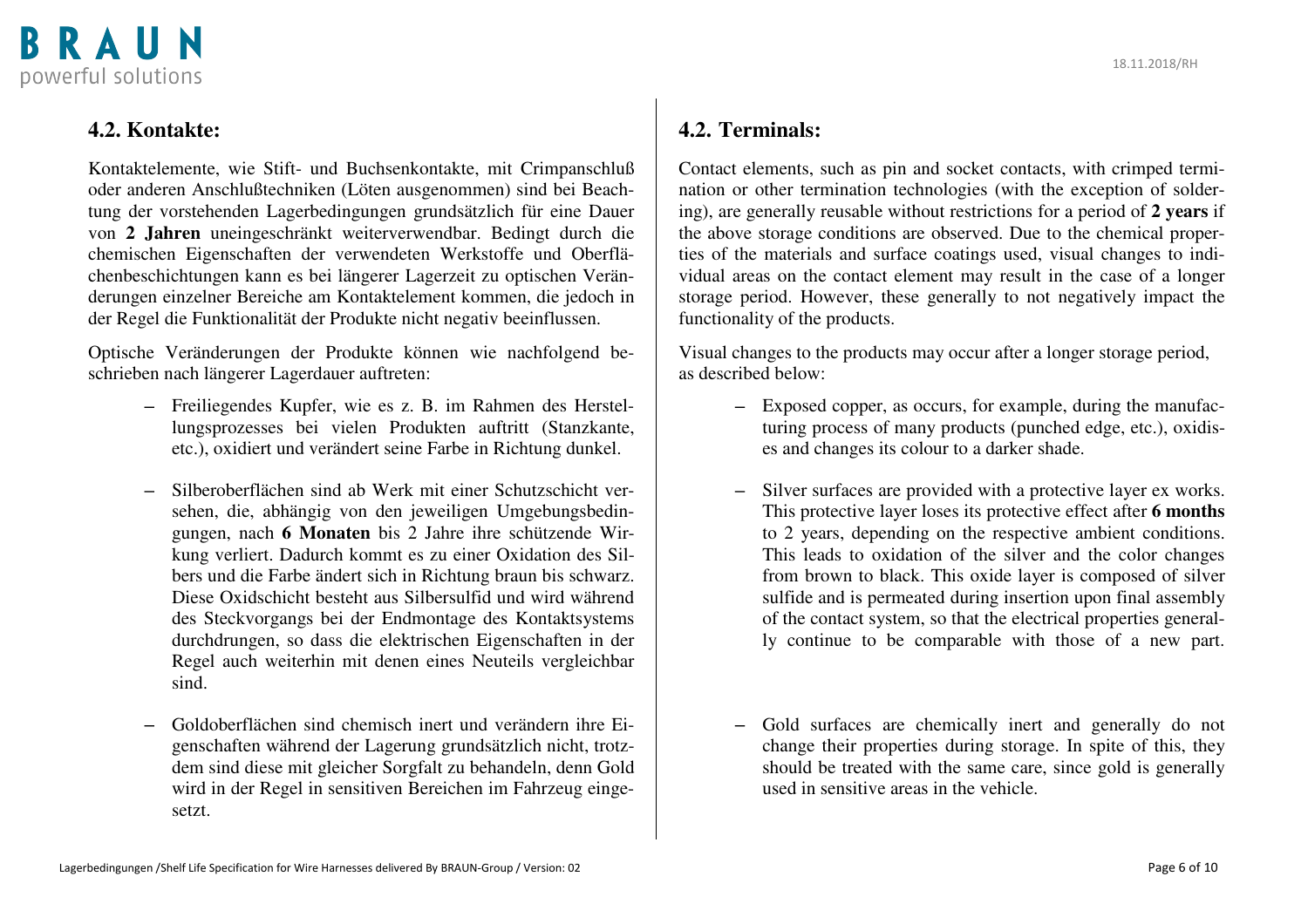

− Zinnoberflächen sind naturgemäß mit einer Oxidschicht belegt, die sich bei längerer Lagerung in der Dicke ändert, jedoch beim Steckvorgang durchdrungen wird und die elektrische Funktionalität gewährleistet. Bei übermäßig langer Lagerung unter erhöhten Temperaturen kommt es zu einem verstärkten Wachstum einer intermetallischen Phase zwischen Basismaterial und Verzinnung, die sich an einer punktuellen Schwarzfärbung darstellt. Die Funktionalität wird damit in der Regel nicht beeinflusst.

Crimpanschlußbereiche sind in der Regel verzinnt und sind auch nach längerer Lagerung grundsätzlich noch voll funktionsfähig. Im Zweifel ist die Stabilität des elektrischen Widerstandes der Crimpverbindung über entsprechende Testmethoden zu überprüfen.

Sinngemäß gelten diese Ausführungen auch für Relais mit Steckanschluß, für Einpresskontakte, für FFC Kontaktierungen und für Schweißanschlüsse.

#### **4.3. Kunststoffgehäuse:**

Die durchschnittliche Lagerfähigkeit von Kunststoffgehäusen beträgt **5 Jahre**.

Je nach Kunststofftyp kommt es zu einer reversiblen Veränderung des Wassergehaltes im Kunststoff in Abhängigkeit zu den Umgebungsbedingungen.

Vor allem PA (Polyamid) neigt bei niedrigem Wassergehalt zu einer reduzierten Bruchdehnung. Weiterhin verändert sich die Geometrie der Bauteile in Abhängigkeit vom Wassergehalt. Dieser Effekt kann jedoch durch eine Konditionierung der Bauteile (Erhöhung des Wassergehaltes) rückgängig gemacht werden. Dies ist z.B. bei Vermessungen und bei Einbau nach längerer trockener Lagerung zu beachten.

−Tin surfaces are naturally coated with an oxide layer, which changes in thickness during prolonged storage, but is permeated during the insertion process and ensures the electrical functionality. Excessively long storage at elevated temperatures leads to increased growth of an intermetallic-phase between the base material and tin plating, which presents itself as small black dots. This usually has no negative effect on the functionality.

Crimp termination areas are generally tin plated and are generally still fully functional, even after extended periods of storage. In case of doubt, the stability of the electrical resistance of the crimp connection is to be checked using appropriate testing methods.

This information also applies to relays with plug connections, to press-in contacts, to FFC contacts and to welded terminations.

#### **4.3. Plastic Housings:**

The average shelf life of plastic housings is **5 years**.

Depending on the type of plastic, there may be a reversible change of the water content in the plastic, depending on the ambient conditions.

In particular PA (polyamide) tends towards a reduced elongation when the water content is low. Furthermore, the geometry of the components changes depending on the water content. However, this effect can also be reversed by conditioning the components (increasing the water content). This must be considered, for example, during measurements and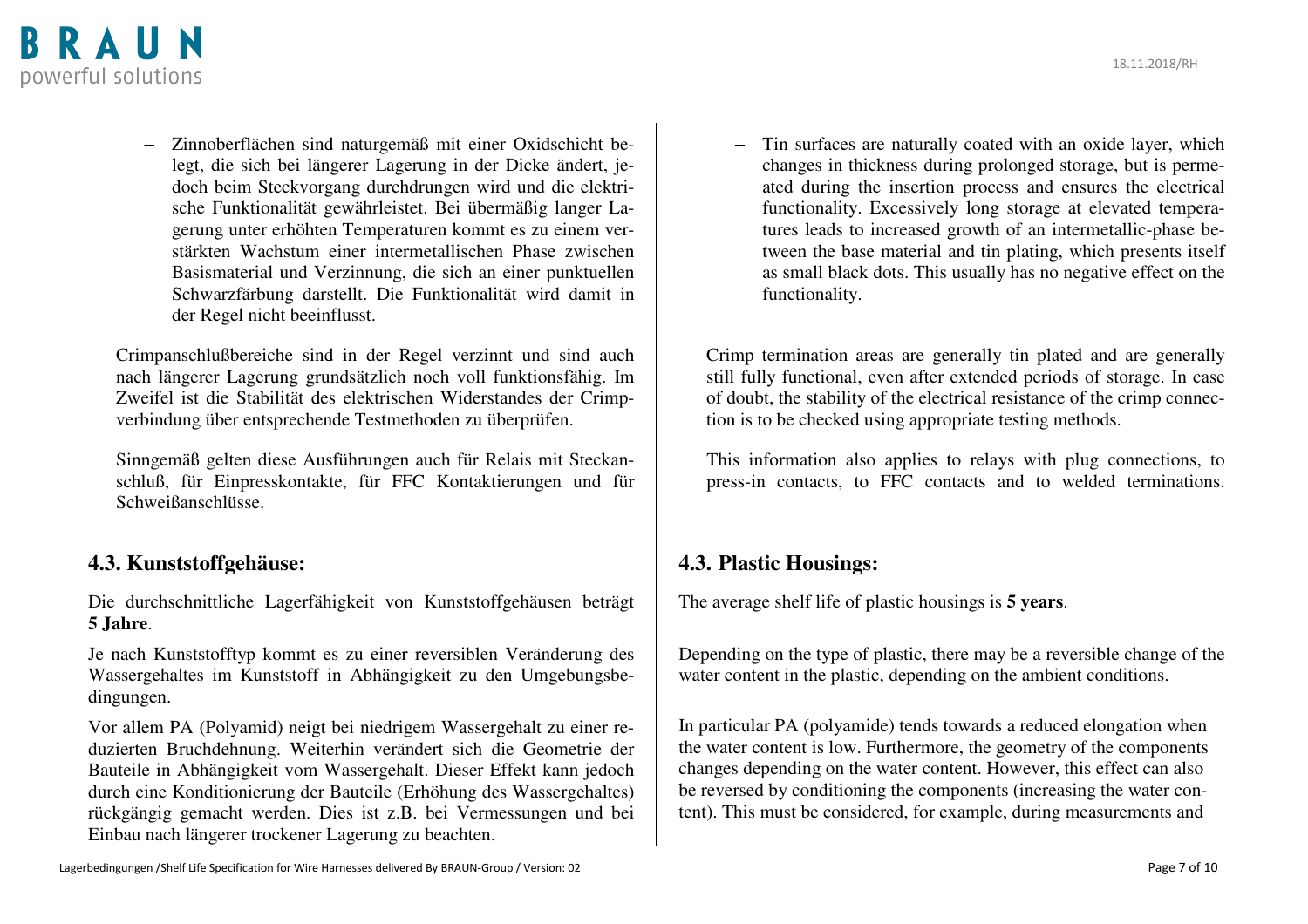### BRAUN powerful solutions

Direkte Bestrahlung mit Sonnenlicht (UV Belastung) über einen längeren Zeitraum kann zu einer irreversiblen Farbveränderung und zu einer Versprödung führen, die jedoch bei Lagerung in der Originalverpackung in aller Regel nicht auftritt. Die Konstruktion der Isolierkörper gewährleistet die Einhaltung der Luft- und Kriechstrecken entsprechend der derzeit gültigen Normen. Durch eine längere Lagerung und einer damit einhergehenden leichten Verschmutzung werden diese in der Regel nicht negativ beeinflusst und die Funktionalität ist damit auch nach längerer Lagerung grundsätzlich weiterhin gewährleistet.

Bei Isolierkörpern mit Dichtelementen ist ein besonderes Augenmerk nach längerer Lagerung auf die Verschmutzung der Dichtflächen zu legen, da eine übermäßige Verschmutzung die Funktion der Dichtfläche negativ beeinflussen kann.

#### **4.4. Dichtungen:**

Dichtelemente, wie z.B. Einzeladerabdichtungen oder Radialdichtungen in Isolierkörpern, werden aus langzeitstabilen Komponenten gefertigt und können bei ordnungsgemäßer Lagerung in der Originalverpackung grundsätzlich **2 Jahre** lang gelagert werden. Es muss jedoch damit gerechnet werden, dass bei **silikonausschwitzenden** Dichtelementen nach längerer Lagerung die weitere Verarbeitung daraufhin angepasst werden muss. Die Dichtfunktion wird dadurch in der Regel nicht beeinflusst.

#### **4.5. Lötanschlüsse:**

Zu Lötanschlüssen gemäß dieser Spezifikation gehören verzinnte Kabelenden oder Kabelenden mit Zinn-Depot, elektrische oder elektromechanische Bauteile mit Lötanschlüssen, sogenannte Löthilfekontakte oder andere Crimp-Verbindungen zum Einlöten.

Für Anschüsse, die mittels Löten (alle gebräuchlichen Methoden) weiterverarbeitet werden, wird die Lötbarkeit in der Regel für die Dauer von installation after extended dry storage.

Direct exposure to sunlight (UV exposure) over an extended period may lead to an irreversible color change and to brittleness, but as a general rule does not occur when stored in the original packaging. The design of the insulators guarantees compliance with the clearances and creepage distances in accordance with current standards. This is generally not negatively impacted by extended storage and associated light contamination, and the functionality is therefore generally also warrantied after extended storage.

In the case of insulators with sealing elements, special attention must be paid to the contamination of the sealing surfaces after extended storage, since excessive contamination can negatively impact the function of the sealing surfaces.

#### **4.4. Seals:**

Sealing elements, e.g. single-wire seals or radial seals in insulators, are made from long-term stable components and can generally be stored for **2 years** if stored properly in their original packaging. However, it must be expected that in the case of **silicone-exuding sealing** elements, further processing must be adapted after extended storage. This generally does not affect the sealing function.

#### **4.5. Solder terminations:**

For the purpose of solder terminations according this specification belongs tinned cable ends or cable ends with tin-depot, electrical or electromechanical components with solder terminations, solder-helpingterminals or other crimp terminals for solder in.

For connections which are further processed by soldering (all conventional methods), the solderability is generally warrantied for the duration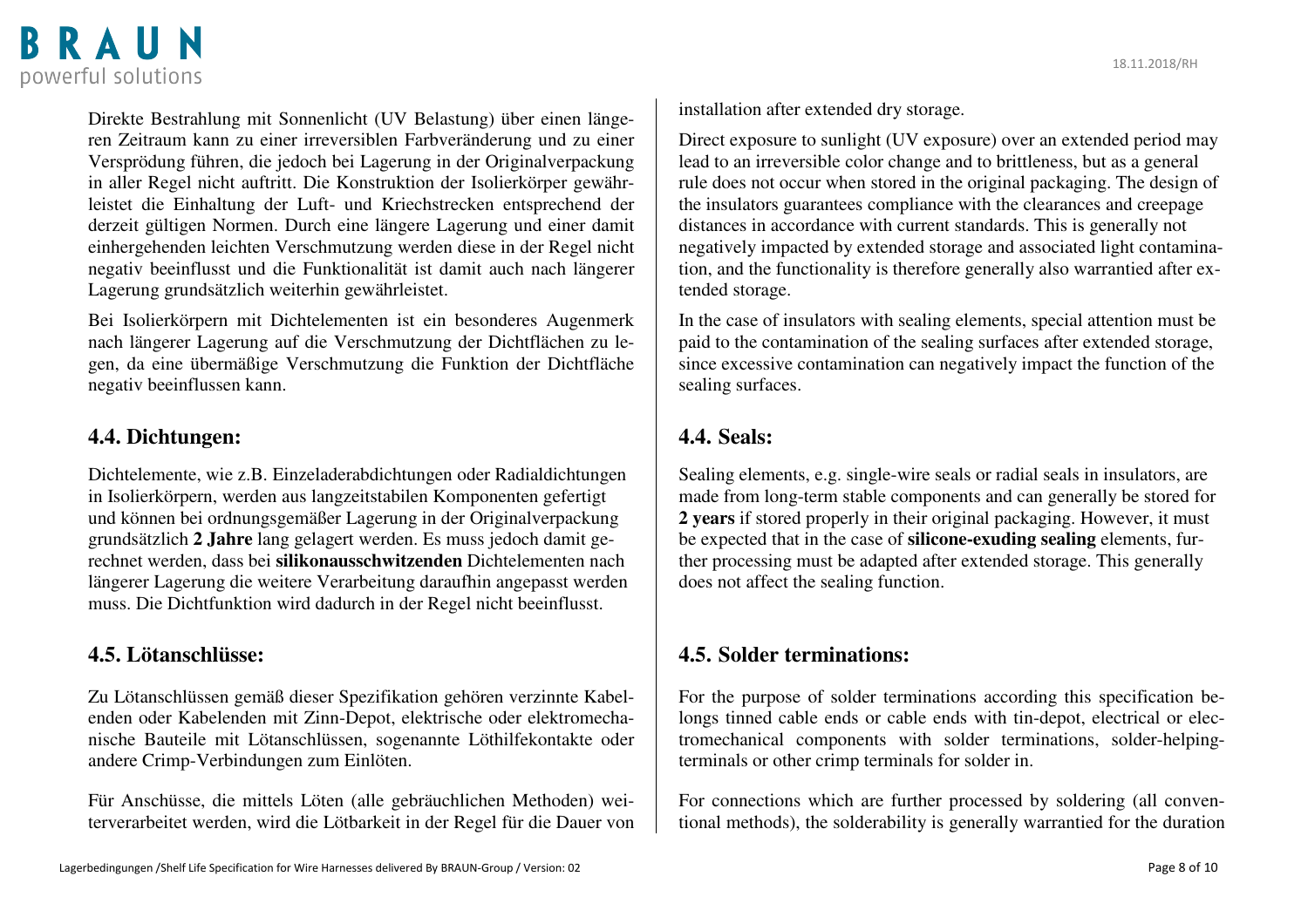

**6 Monaten**, bei Einhaltung der geltenden Lagerbedingungen, gewährleistet. Nach einer längeren Lagerung ist die Lötbarkeit mittels Lötwaage oder anderer geeigneter Methoden zu überprüfen.

Bevorzugt ist zu gewährleisten, dass die Ware nach dem FiFo (first in/first out) Prinzip weiterverarbeitet wird.

BRAUN verwendet no-clean Flussmittel das nicht korrodierend wirkt und nicht von der verlöteten/verzinnten Bereich entfernt werden muss

Besondere Anforderungen bezüglich der Flussmittelfreiheit oder der Lagerzeit von Lötanschlüssen bedürfen einer ausdrücklichen, gesonderten schriftlichen Vereinbarung.

Sinngemäß gelten diese Ausführungen auch für Platinen, Relais, Mikroschalter, Sensoren und andere Komponenten mit Lötanschluss.

#### **4.6. Elektromechanische Komponenten:**

Elektromechanische Komponenten wie z.B. Platinen, LED´s, Sensoren & Schalter, Relais etc. können ESD-sensible Bauteile beinhalten. Angebrachte ESD-Kennzeichnungen sind daher beim Handling und der Lagerung zu beachten.

Bei ordnungsgemäßer Lagerung in den Originalverpackungen können diese Komponenten grundsätzlich **2 Jahre** lang gelagert werden. Für Anschlüsse, die mittels Verzinnen oder Löten weiterverarbeitet werden, gilt einschränkend Kap.-4.5.

#### **5. Technische Sauberkeit**

Entlang der gesamten Wertschöpfungskette werden weder die von BRAUN bezogenen Materialien, noch deren Lagerung, deren Weiterver-

of **6 months**, if the applicable storage conditions are complied with. After storage over an extended period, the solderability must be checked by using a solder balance or other suitable methods.

Preferably, it should be guaranteed that the goods are further processed according to the FiFo (first in/first out) principle.

BRAUN use no-clean flux which have no corrosive effect and does not need to be removed from the soldered/tinned area.

Special requirements in relation to the cleanness of flux residues or the storage period of solder terminations require express, separate written agreement.

This information also applies to PCB´s, relays, micro-switches, sensors and other components with soldering termination.

#### **4.6. Electromechanical Components:**

Electromechanical components like e.g. PCB´s, LED´s, Sensors & Switches, Relays etc. may include ESD-sensitive components. Attached ESD markings must therefore be observed during handling and storage.

If stored properly in their original packaging, these components can always be stored for **2 years**. For terminations which shall further processed by any kind of tinning or soldering, applies restrictively chapter-4.5.

#### **5. Technical cleanliness**

Along the entire value chain, neither the materials purchased from BRAUN nor their storage, their further processing, nor the packaging of